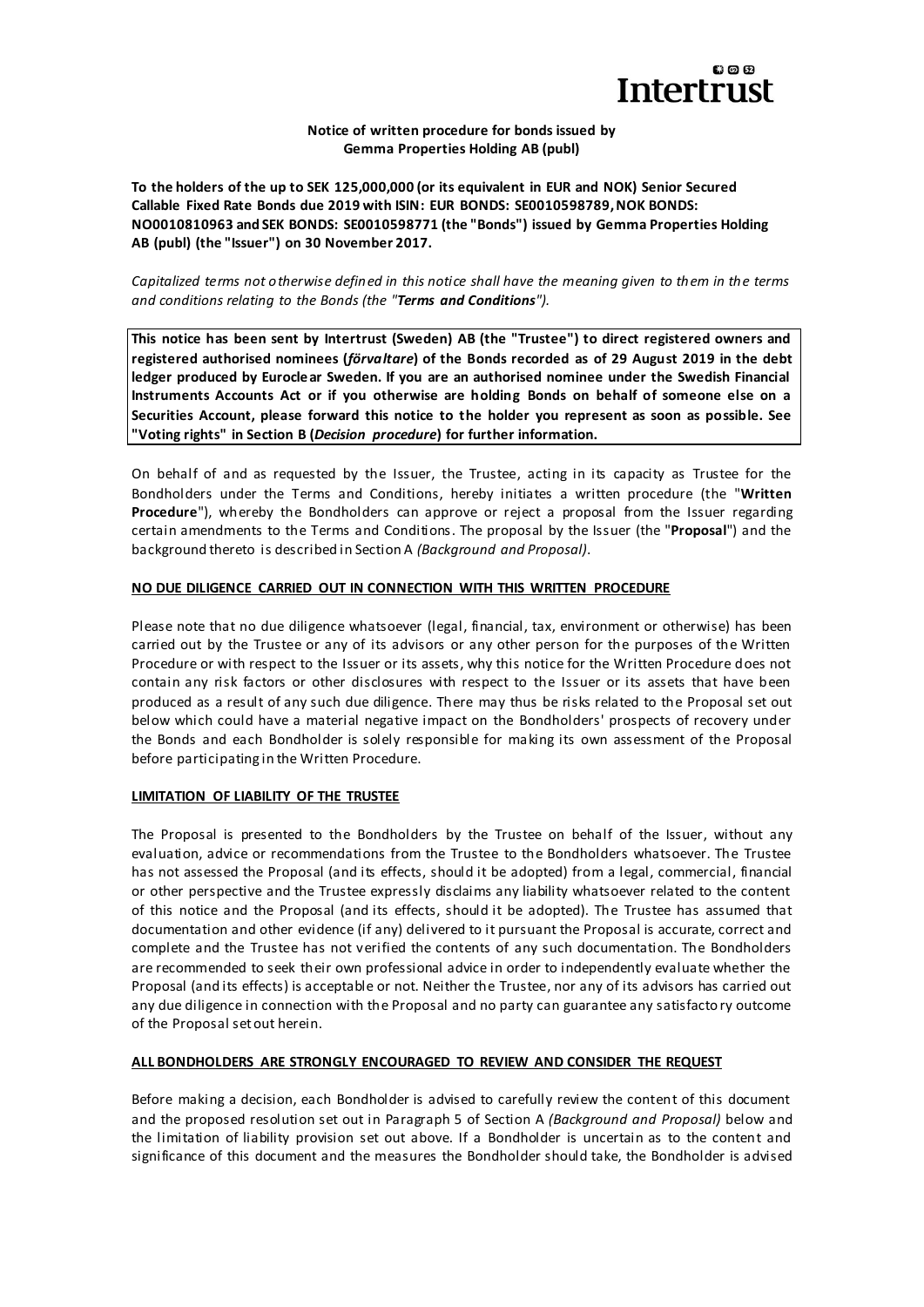

to consult its own legal, tax or financial adviser for this purpose. The Trustee will not, and is under no obligation to, update this document.

### **PARTICIPATION IN THE WRITTEN PROCEDURE**

Bondholders may participate in the Written Procedure by completing and sending the voting form attached below to the Trustee. The Trustee must **receive the voting form no later than by 16.00 (CET) on 17 September 2019** by mail, via courier or e-mail to the addresses indicated below. Votes received thereafter will be disregarded. Please note that the Written Procedure may expire early if the requisite majority consents of the total Adjusted Nominal Amount have been rec eived before 17 September 2019.

**To be eligible to participate in the Written Procedure a person must fulfil the formal crit eria for being a Bondholder on 29 August 2019 (the "Record Date").** This means that the person must be registered on a Securities Account with Euroclear Sweden as a direct registered owner *(direktregistrerad ägare)* or authorised nominee *(förvaltare)* with respect to one or several Bonds.

If you have an interest in a Bond but are not registered as a direct registered owner or authorised nominee on a Securities Account, you need to obtain a power of attorney or other proof of authorisation from the person who fulfils the formal criteria for being a Bondholder on the Record Date, to be able to participate. An alternative may be to ask the person that is registered as a Bondholder and holds the Bonds on your behalf to vote in its own name as instructed by you. For further information on voting, please see under *Voting rights* in Section B *(Decision procedure).*

Please contact the securities firm you hold your Bonds through if you do not know how your Bonds are registered or if you need authorisation or other assistance to participate.

### **Important Dates**

*Record Date (for voting)*: **29 August 2019**

*Last time and day to vote*: **16.00 CET on 17 September 2019**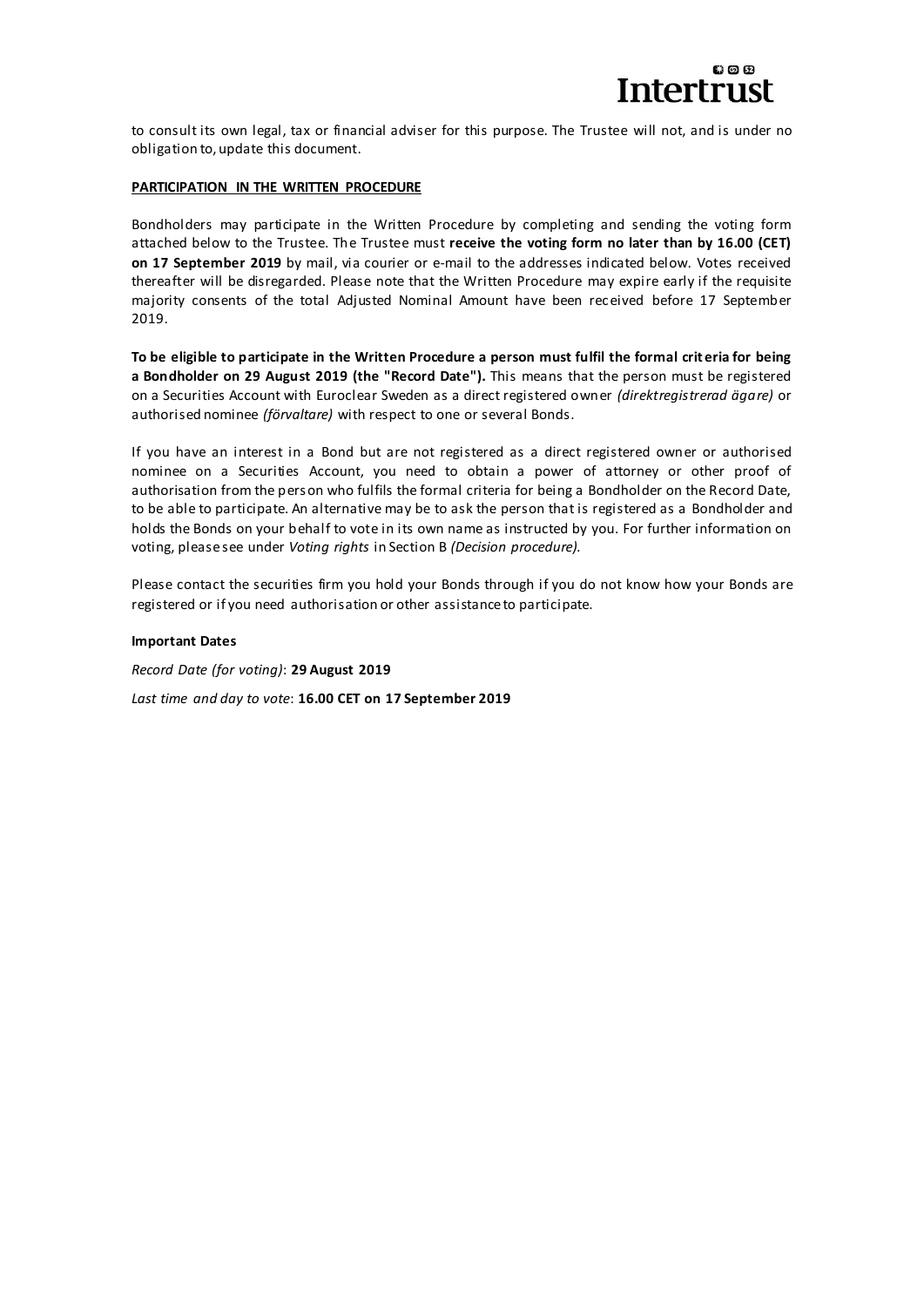

### **A. Background and Proposal**

# **1. Background**

In November 2017, the Issuer raised the Bonds in an approximate amount of SEK 125 million. The main purpose of the Bond issue was to finance the construction of the project in Tandådalen (the "**Project Tandådalen**"). The Bond proceeds were also used to refinance previous loans for the purpose of the Project Tandådalen construction, and part of the proceeds were deposited on a blocked account to finance continued construction costs.

In September 2018, after completion of the first phase of Project Tandådalen, around 50 per cent. of the outstanding Bond loan was amortised together with accrued interest. The original final redemption date of the Bonds was 30 November 2018. The Issuer exercised its six months' extension option and the final redemption date was thereby postponed to 30 May 2019.

Through a written procedure completed in June 2019, the Bondholders voted for and approved to extend the Final Redemption Date until 31 August 2019 and that ordinary interest shall accrue on the Bonds until final repayment.

# **2. Current status of the projects**

The first phase of Project Tandådalen with a total of 45 homes has been completed and sold. Following completion, amortisation of around 50 per cent. of the outstanding Nominal Amount of the Bonds together with accrued interest was made. The second phase of Project Tandådalen has also been completed and sold.

### **3. The current situation**

Project Tandådalen has suffered from increased costs which has decreased the profit margins of the project. This is partly due to the lack of a guarantee from an external lender which was intended to be received, which has resulted in an increase of costs being attributed directly to the project. Costs for projecting and construction have also been higher than what was initially expected, partly due to delays and partly due to variable parts in the construction agreements. The time delays have also resulted in additional interest costs. In conclusion, the margin of the Project Tandådalen has been consumed. Funds from closing of the second phase has not been used for repayment of the Bonds and the security over the real estate mortgage certificates has as a consequence not been released by the Trustee. Once the Issuer recognised that the costs had been increased to an extent that repayment of the Bonds would no longer be feasible using the remaining earnings, the Issuer decided to acquire additional projects. The purpose of the acquisitions was to carry out additional constructions and through earnings from these new projects create repayment capacity for the Bonds.

In addition to the above, Lisa Grahm Borg, one of the two main owners, suffered from a serious car accident in March 2018. Lisa was limited in her ability to work during the remainder of 2018 and as a result her responsibilities with regard to refinancing solutions and financing of future projects were out on hold. Lisa is now working full speed again with no limitations towards the forthcoming projects.

# **4. The plan ahead**

The Issuer has learned from the projects that have been completed. The Issuer is proud of the end product that has been delivered, but has also taken a number of measures to ensure that future projects will have a better financial outcome. For instance, the timetable for access to the houses shall be determined at a later stage in order to better match the construction contract and avoid delayed access to the houses for the buyers. The Issuer will also only sign turnkey contracts with a fixed price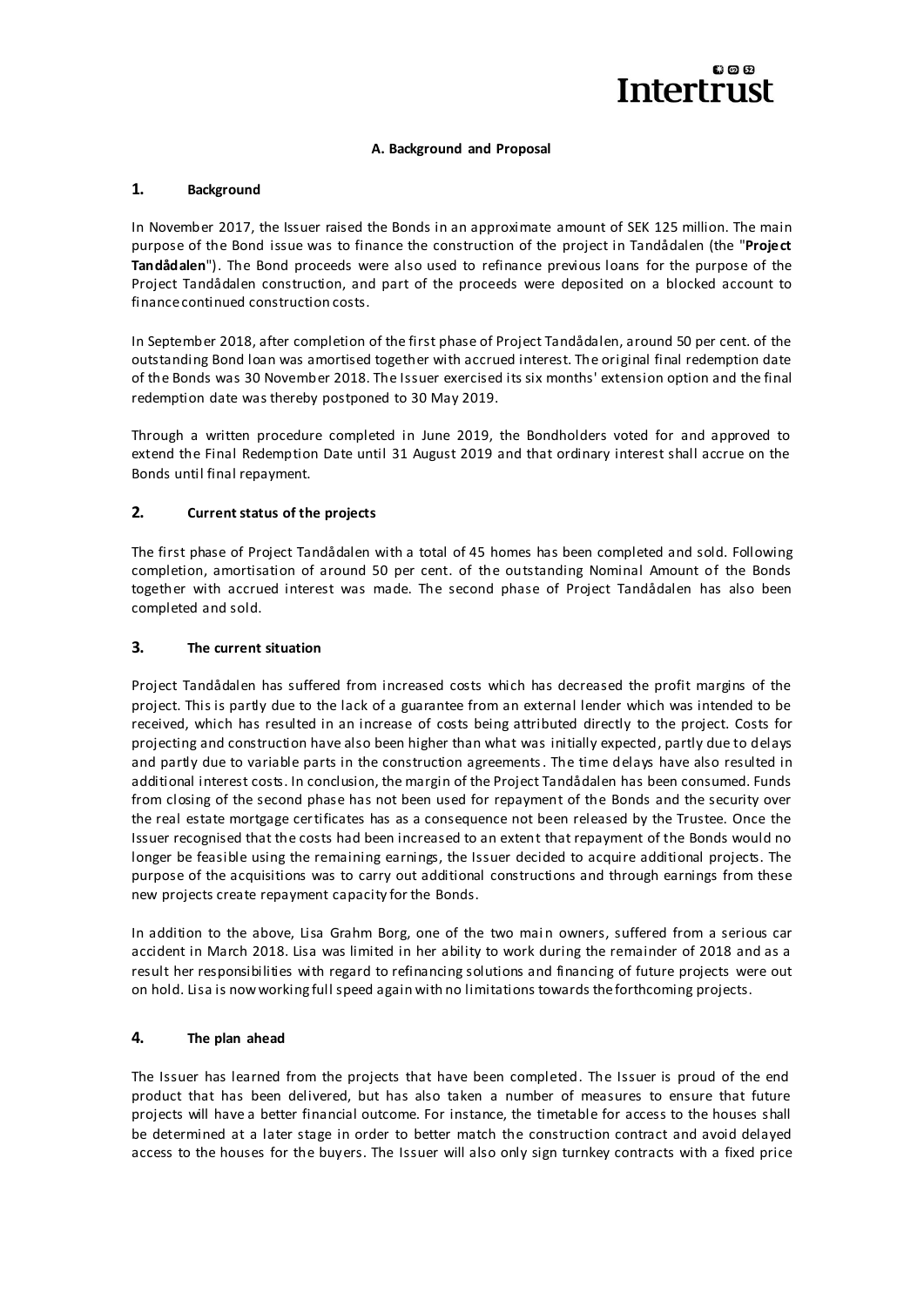# മൈത tertrust

and without an index to avoid cost increases. Cost control will be better with a closer follow up on the projecting and function responsibility of the total contractor. The Issuer shall also strengthen its own organization with regard to construction managers and finance / administration. Quotes from new contractors with a fixed price on future projects shows that the previous projects would have kept their margin should they have had a fixed price, i.e. the initial calculations were reasonable but the element of variable cost ended up being more expensive. Going forward, the new contracts will eliminate that risk.

The Issuer has for some time worked towards obtaining external loan financing to be able to refinance the Bonds in connection with the final redemption date. The Issuer is also involved in advanced discussions with potential partners who through capital injections would be able to repay the Bonds. These refinancing options have not yet been finalised and the Issuer is therefore in parallel investigating other possible refinancing alternatives.

To that extent, the Issuer has mandated JOOL Markets to work out a new overreaching transaction structure for the group, with the aim to handle the Bonds and remaining assets of the Group. If and when such new transaction structure has been set, the proposal will be presented to the Bondholders for their approval.

In order to have sufficient time to finalize the discussions with the external investors and/or the new transaction structure by JOOL Markets, the Issuer is asking for an extension of the Final Redemption Date to 30 November 2019.

The Issuer regrets the situation that has arisen but is determined to fulfill its obligations to the Bondholders in the best way possible. The Issuer sees a future where it can continue to develop housing, mainly in the Swedish mountains where the concept and the end product have been well received by the customers so far. This is made possible by experience from previous projects and strengthened organization and structure for future business.

# **5. Request for approval and consents**

The Issuer hereby kindly asks the Bondholders to approve that the Final Redemption Date is extended until 30 November 2019 and that ordinary interest shall accrue on the Bonds until final repayment (the "**Request**").

# **B. Decision procedure**

The Trustee will determine whether replies received are eligible to participate in the Written Procedure, continuously calculate the replies provided in respect of the Request and determine the result of the Written Procedure as soon as possible based thereon.

Once a requisite majority of consents of the Adjusted Nominal Amount for which Bondholders reply in the Written Procedure have been received by the Trustee, the relevant decision shall be deemed to be adopted, even if the time period for replies in the Written Procedure has not yet expired.

Information about the decision taken in the Written Procedure will be sent by notice to the Bondholders, published on the websites of the Issuer and the Trustee and published by way of press release by either the Trustee or the Issuer.

Minutes from the Written Procedure shall at the request of a Bondholder be sent to it by the Issuer or the Trustee, as applicable.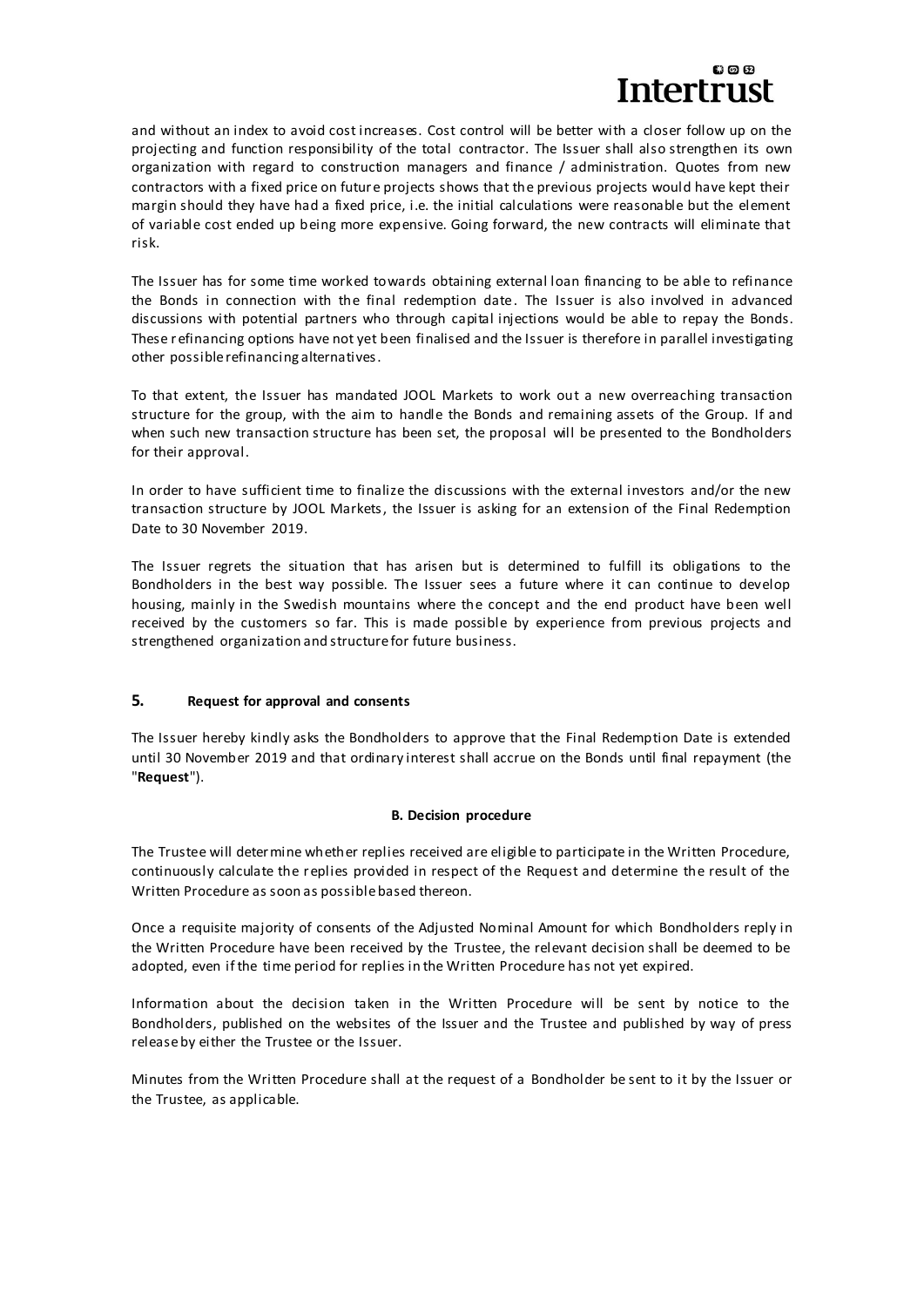

IF THE REQUEST IS APPROVED BY THE WRITTEN PROCEDURE IT WILL BE BINDING ON ALL BONDHOLDERS WHETHER THEY PARTICIPATED IN THE WRITTEN PROCEDURE OR VOTED AGAINST THE REQUEST OR NOT, IN ACCORDANCE WITH THE TERMS AND CONDITIONS.

### *Voting rights*

Anyone who wishes to participate in the Written Procedure must on 29 August 2019 (the "**Record Date**"):

- (i) be registered on the Securities Account as a direct registered owner (*direktregistrerad ägare*); or
- (ii) be registered on the Securities Account as authorised nominee (*förvaltare*),

with respect to one or several Bonds.

If you are not registered as a direct registered owner, but your Bonds are held through a registered authorised nominee *(förvaltare)* or another intermediary, you may have two different options to influence the voting for the Bonds.

1. You can ask the authorised nominee or other intermediary that holds the Bonds on your behalf to vote in its own name as instructed by you.

2. You can obtain a power of attorney or other authorisation from the authorised nominee or other intermediary and send in your own voting form based on the authorisation. If you hold your Bonds through several intermediaries, you need to obtain authorisation directly from the intermediary that is registered in the Securities Account, or from each intermediary in the chain of holders, starting with the intermediary that is registered in the Securities Account as authorised nominee or direct registered owner.

Whether one or both of these options are available to you depends on the agreement between you and the authorised nominee or other intermediary that holds the Bonds on your behalf (and the agreement between the intermediaries, if there are more than one).

The Trustee recommends that you contact the securities firm that holds the Bonds on your behalf for assistance, if you wish to participate in the Written Procedure and do not know how your Bonds are registered or need authorisation or other assistance to participate.

Bonds owned by the Issuer, any other Group Company or an Affiliate do not entitle the holders to any voting rights and are not included in the Adjusted Nominal Amount.

### *Quorum*

Pursuant to Clause 16(i) of the Terms and Conditions, a quorum in respect of the Written Procedure will only exist if a Bondholder (or Bondholders) representing **at least fifty (50) per cent** of the Adjusted Nominal Amount reply to the Request.

If a quorum does not exist, the Trustee shall initiate a second Written Procedure, provided that the relevant proposal has not been withdrawn by the Issuer. No quorum requirement will apply to such second Written Procedure. At the option of each Bondholder, a voting form provided at or before 16.00 (CET) on 17 September 2019 in respect of the Written Procedure shall also remain valid for any such second Written Procedure.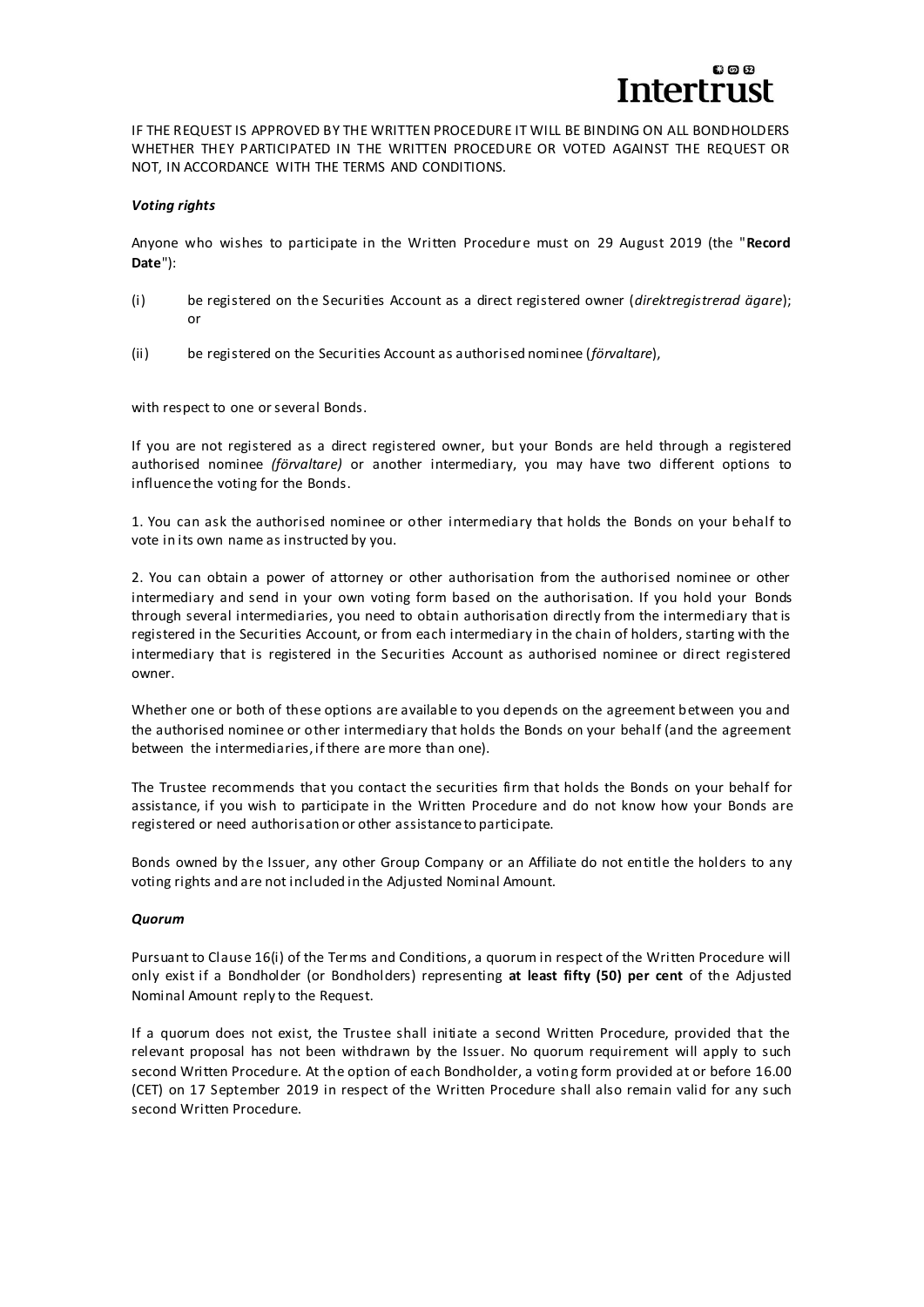

# *Majority*

Pursuant to Clause 16(g) of the Terms and Conditions, **at least sixty-six and two thirds (66 2/3) per cent.** of the Adjusted Nominal Amount for which Bondholders reply in the Written Procedure must consent to the Request in order for it to be approved.

### *Final date to vote in the Written Procedure*

The Trustee must have received the votes by mail, courier or e-mail to the address indicated below no later than by **16.00 (CET) on 17 September 2019**. Votes received thereafter will be disregarded.

### *Address for sending replies*

*By regular mail:* Intertrust (Sweden) AB Attn: Beatrice Gustafsson, P.O. Box 16285, 103 25 Stockholm

*By courier:* Intertrust (Sweden) AB Attn: Beatrice Gustafsson, Sveavägen 9, 10th floor 111 57 Stockholm

*By e-mail:* trustee@intertrustgroup.com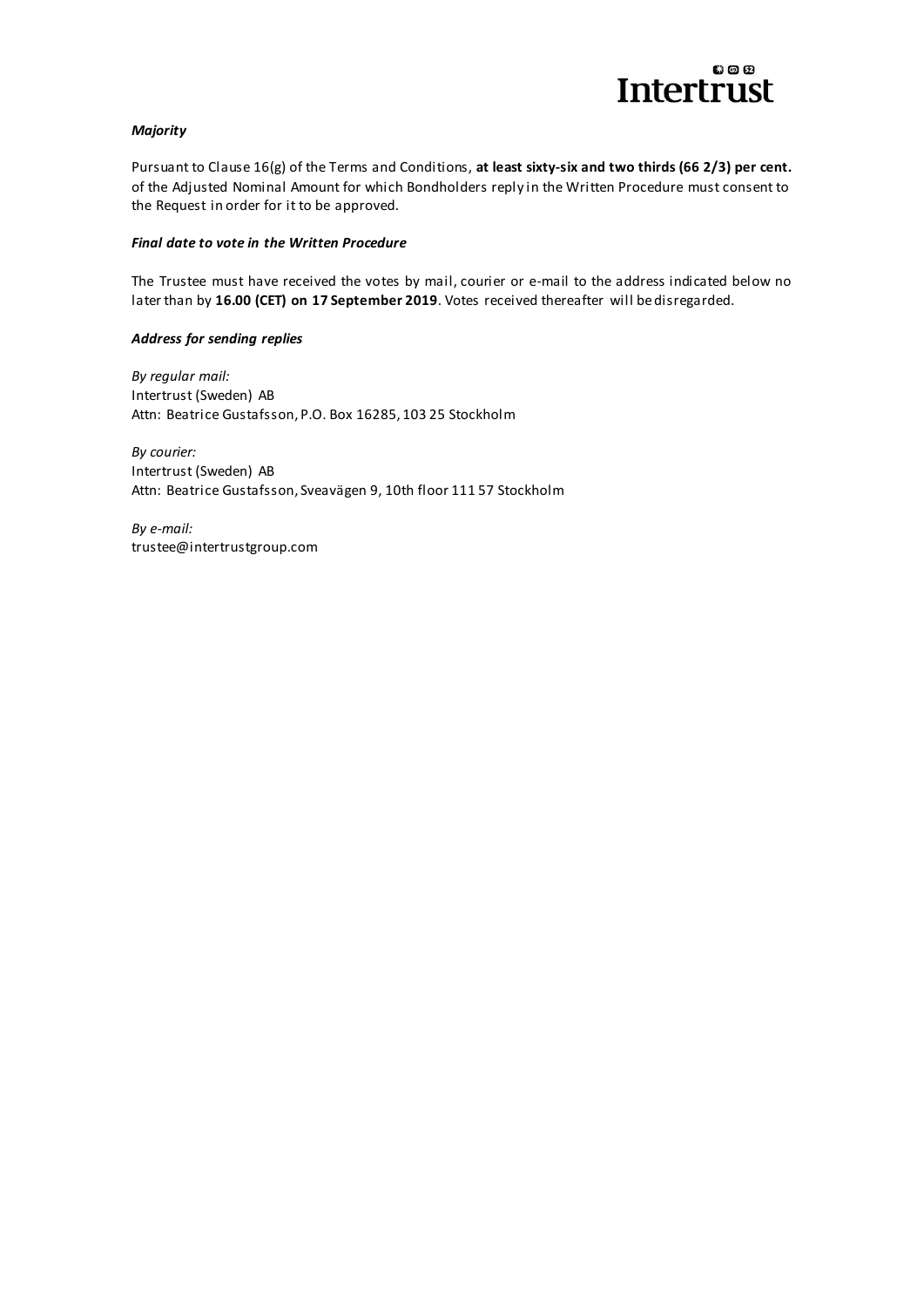

#### **VOTING FORM**

**For the Written Procedure initiated on 29 August 2019 for the up to SEK 125,000,000 (or its equivalent in EUR and NOK) Senior Secured Callable Fixed Rate Bonds due 2019 with ISIN: EUR BONDS: SE0010598789, NOK BONDS: NO0010810963 and SEK BONDS: SE0010598771 (the "Bonds") issued by Gemma Properties Holding AB (publ) (the "Issuer") on 30 November 2017.**

The Issuer requests the Bondholders to approve the Request set out in the notice for the Written Procedure. The Trustee is hereby empowered to enter into all necessary documentation required to implement the Request, in the event the Request is approved.

#### **Reply**

| Name of person/entity voting:                                                                                                                                                                                                                           |
|---------------------------------------------------------------------------------------------------------------------------------------------------------------------------------------------------------------------------------------------------------|
| Nominal Amount voted for:                                                                                                                                                                                                                               |
| The undersigned hereby (put a cross in the appropriate box) votes for alternative:                                                                                                                                                                      |
| C) Refrain from voting<br>A) Approve<br>B) Reject                                                                                                                                                                                                       |
| with respect to the Request.                                                                                                                                                                                                                            |
|                                                                                                                                                                                                                                                         |
| The undersigned hereby confirms (put a cross in the appropriate box) that this voting form<br>shall constitute a vote also for a second Written Procedure (if any) pursuant to clause 16(j)<br>of the Terms and Conditions with respect to the Request: |
| Confirmed<br>Not confirmed                                                                                                                                                                                                                              |

Si gna ture

\_\_\_\_\_\_\_\_\_\_\_\_\_\_\_\_\_\_\_\_\_\_\_\_\_\_\_\_\_\_\_\_\_\_\_\_\_\_\_\_\_\_\_\_\_\_\_ Name in print:

Contact information

Email:

Tel :

NOTE: Please attach a power of attorney/authorization if the person/entity voting is not registered on the Securities Account as a direct registered owner or authorized nominee. The voting form shall be signed by an authorized signatory. A certified copy of a registration certificate or a corresponding authorization document for the legal entity shall be appended to the voting form for any legal entity voting. The registration certificate, **where applicable, may not be older t han one year.**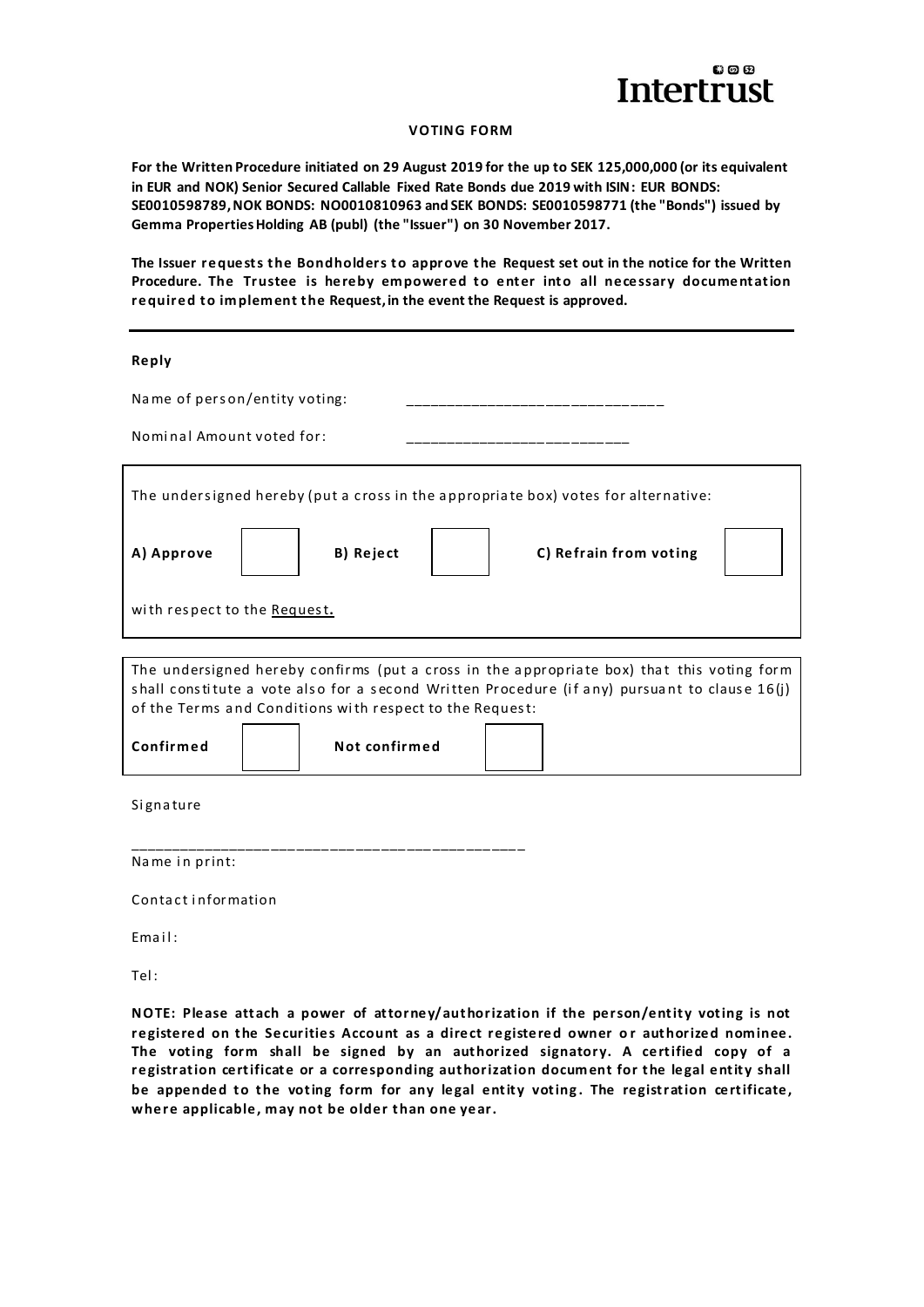

# **POWER OF ATTORNEY/AUTHORISATION <sup>1</sup>**

**For the Written Procedure initiated on 29 August 2019 for the up to SEK 125,000,000 (or its equivalent in EUR and NOK) Senior Secured Callable Fixed Rate Bonds due 2019 with ISIN: EUR BONDS: SE0010598789, NOK BONDS: NO0010810963 and SEK BONDS: SE0010598771 (the "Bonds") issued by Gemma Properties Holding AB (publ) (the "Issuer") on 30 November 2017.**

| Authorized Person <sup>2</sup> :    |  |
|-------------------------------------|--|
| Nominal Amount <sup>3</sup> :       |  |
| Grantor of authority <sup>4</sup> : |  |

We hereby confirm that the Authorized Person specified above has the right to vote for the Nominal Amount set out above.

We represent an aggregate Nominal Amount of  $^5:$  \_\_\_\_\_\_\_\_\_\_\_\_\_\_\_\_\_\_\_\_\_\_\_\_\_\_\_\_\_

We are (put a cross in the appropriate box):

Registered as authorized nominee on a Securities Account

Registered as direct registered owner on a Securities Account

Other intermediary and hold the Bonds through<sup>6</sup> \_\_\_\_\_\_\_\_\_\_\_\_\_\_\_\_\_\_\_\_\_\_\_\_\_\_\_\_\_\_\_\_\_

Da te:

 $\overline{a}$ 

Si gna ture

\_\_\_\_\_\_\_\_\_\_\_\_\_\_\_\_\_\_\_\_\_\_\_\_\_\_\_\_\_\_\_\_\_\_\_\_\_\_\_\_\_\_\_\_\_\_\_

**<sup>1</sup>** Use this form to confirm a person's/entity's authority to vote if the person/entity is not registered as a direct registered owner or authorized nominee.

 $2$  Insert the name of the person/entity that should be authorized to vote.

 $^3$  Insert the aggregate nominal amount the Authorized Person should be able to vote for.

 $^4$  Insert the name of entity/person confirming the authority.

<sup>&</sup>lt;sup>5</sup> The total Nominal Amount the undersigned represents

 $^6$  Mark this option if the undersigned is not registered as authorized nominee or direct registered owner in the Securities Account kept by Euroclear Sweden. Please insert the name of the firm the undersigned holds the Notes through.